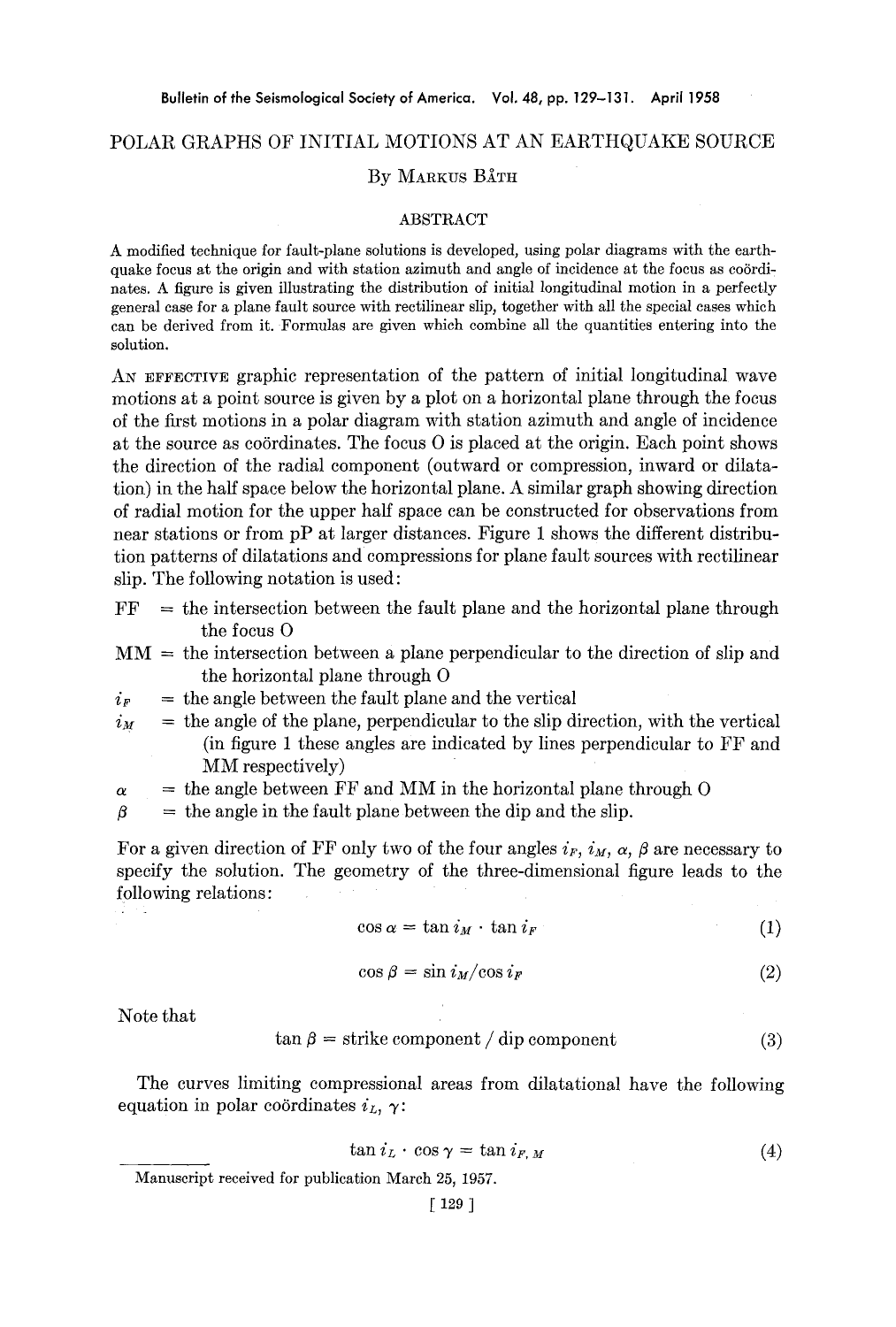

Fig. 1. Polar plots of the distribution of dilatations (dashed areas) and compressions with the focus O at the origin and station azimuth and angle of incidence at O as coördinates. Ft  $=$  fault plane,  $Mn =$  motion or kind of slip  $(a)$  indicates an indeterminate value.